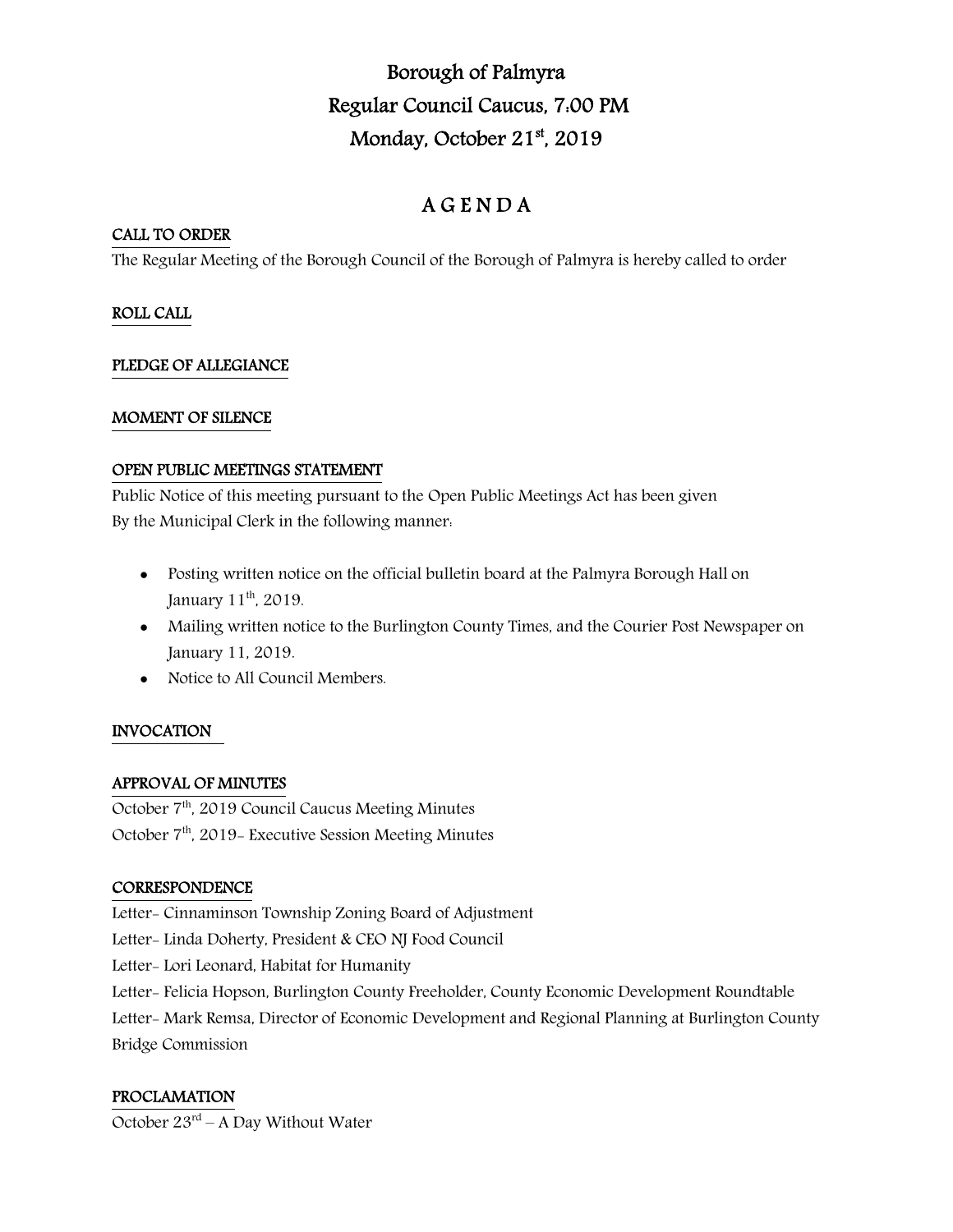#### PROFESSIONAL UPDATES

William Kirchner, ERI

#### PUBLIC PORTION

This public portion is for discussion on professional updates, resolutions and ordinances listed on the agenda. Please sign in and state your name and address for the record. Council will give all comments appropriate consideration. Each citizen will be allotted up to five (5) minutes to speak, in order to allow everyone an opportunity to ask questions and express their opinions or concerns. Please direct all comments to the Mayor. Each citizen may only speak once during each public portion.

#### ORDINANCE ON SECOND READING - Public Hearing

Ordinance 2019-10, An Ordinance of the Borough of Palmyra in the County of Burlington, State of New Jersey, Amending Chapter 195, of the Code of the Borough of Palmyra regarding the Operation of Business within the Borough of Palmyra.

#### RESOLUTIONS Consent Agenda

Resolution 2019-230 to Resolution 2019- will be enacted as a single motion, if any resolution needs additional discussion it will be removed from the consent agenda and voted on separately.

Resolution 2019-230, Resolution of the Borough of Palmyra Amending the Personnel Policies and Procedures Manual Regarding Bereavement Leave for Part-Time and Seasonal Employees

Resolution 2019-231, Resolution of the Borough of Palmyra Amending the Personal Policies and Procedures Manual Regarding Reimbursement of Travel Expenses

Resolution 2019-232, Resolution of the Borough of Palmyra Amending the Personal Policies and Procedures Manual Regarding Overtime

Resolution 2019-233, Resolution of the Borough of Palmyra incentivizing full-time employees eligible for NJ State Health Benefits to consider Horizon OMNIA Health Plan by offering \$1,000.00 financial incentive per the attached Borough and State program requirements

Resolution 2019-234, Resolution Authorizing the Mayor to Execute a Shared Service Agreement with the Burlington County Freeholders for certain services.

Resolution 2019-235, Resolution Authorizing the Payment of Bills for the Month of October 2019 In the Amount of \$1,352,493.26

Resolution 2019-236, Resolution Authorizing Purchase of Business Directory Kiosk in the amount notto-exceed \$50,000.00, a capital expense exceeding \$15,000.00

#### MOTION TO APPROVE TREASURERS REPORTS

• September

#### BEST PRACTICES INVENTORY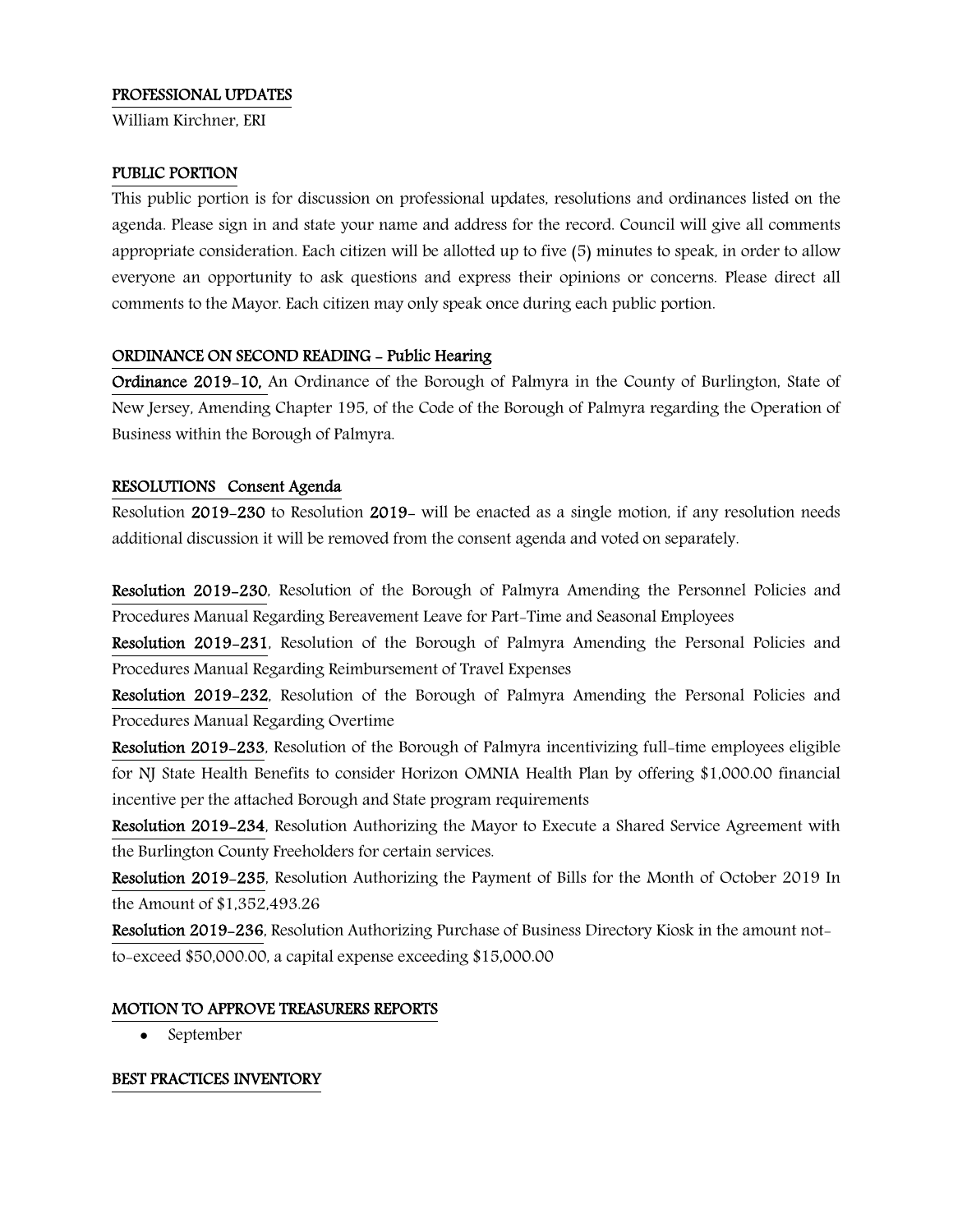## COMMUNITY SPOTLIGHT

Palmyra Harbour Art Festival – October 20th, 2019 The Soup Bar grand opening is scheduled for Sunday, October  $27<sup>th</sup>$ , 2019 at 2:00 pm

#### PUBLIC REMINDERS

#### DISCUSSION ITEMS

#### NEW Business

- Public Events
	- Farmers' Market October  $24<sup>th</sup>$ , 2019
	- Halloween Parade October 30<sup>th</sup>, 2019
	- Veterans Day November  $11^{th}$ , 2019
	- Holiday Event and Santa Visit December  $6<sup>th</sup>$ , 2019
- CDL and General Drug and Alcohol Testing Policies
- Designated Employee Representative Training, new CDL requirements including drug/ alcohol testing policies, and national Clearinghouse registration
- Employee Assistance Plan update
- BCRCC Voice of Business  $2020$  Nominations due November  $15<sup>th</sup>$ , 2019
- Rice Notice Chief Scott Pearlman

#### Old Business

- Downtown parking  $&$  parking  $&$  pothermulate
- Landscaping for Broad St intersections one proposal received
- Transform South Jersey Community Heart & Soul Program
- Sign ordinance regarding political signs
- Social media policy
- Palmyra Riverfront contract amendment providing salting & brining
- Holiday Lights- Borough Hall
- Sewer valves issues and cost
- 2020 Budget

#### ADMINISTRATOR'S REPORT

- Did You Know
- JIF Elected Officials Liability Seminar  $-$  Thursday, December  $5<sup>th</sup>$  at O'Connor's and NJLM Convention
- BURLCO JIF dividend check
- PRC Lion's Club plaque
- Quench water coolers installed
- Downtown New Jersey
- Land Use Liability JIF Training

#### COMMITTEE REPORTS